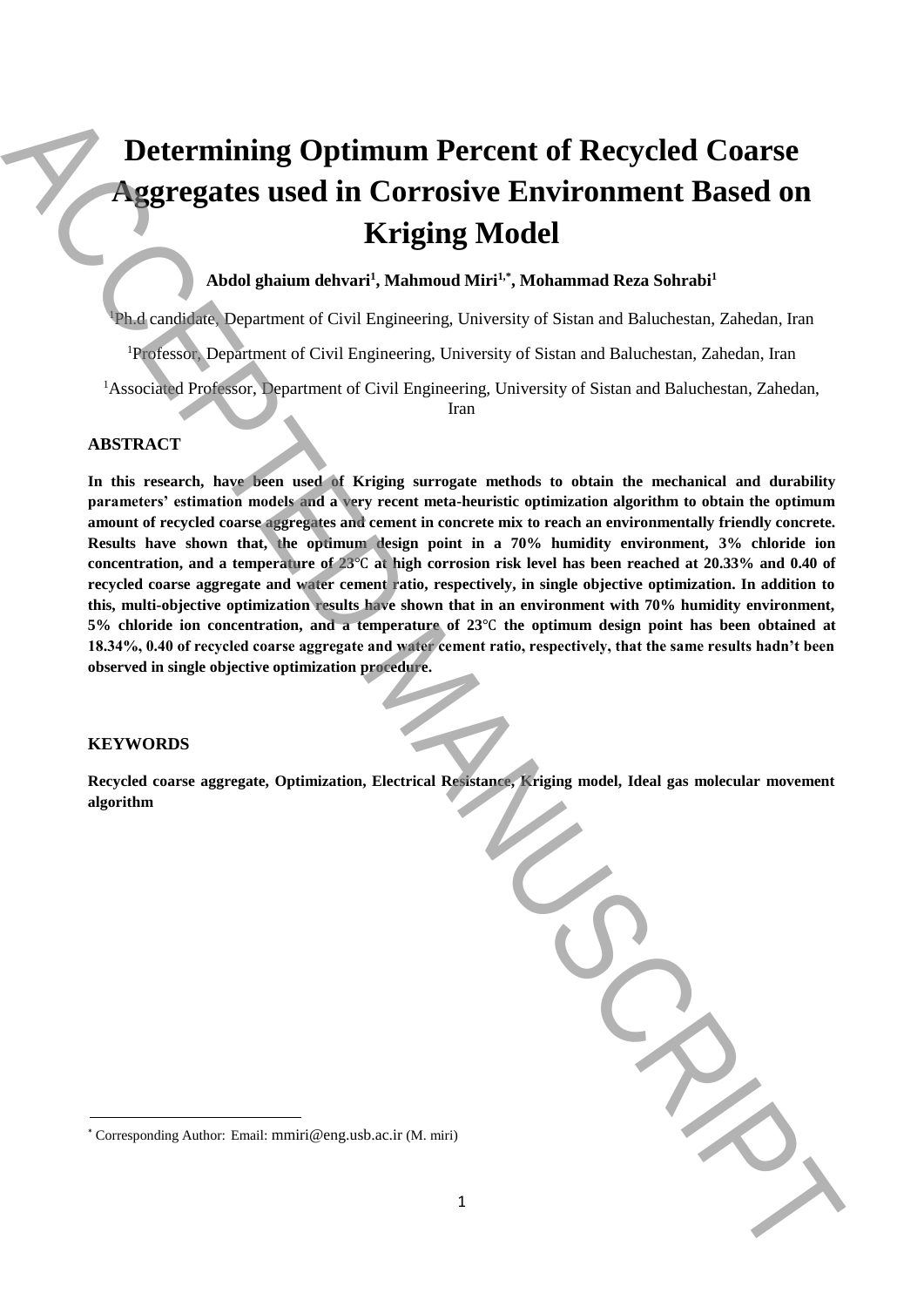### **1. Introduction**

Recycled aggregates are obtained from the breakage of concrete resulting from the construction waste and can be used as an alternative of natural aggregates in concrete production [1-2]. Recently, the method of electrical resistance of concrete have been applied to assess the risk of corrosion of steel bars in concrete [3]. In this paper, prediction models for compressive strength (CS) and electrical strength (ES) of concrete are defined based on laboratory data with two parameters: water to cement ratio and recycled coarse aggregate based on Kriging theory. These models have been evaluated by the optimization algorithm of ideal gas molecular movement in single-objective and multiobjective modes [4-6] to obtain the optimum amount of recycled coarse aggregates (RCA) and cement consumed in an environmentally friendly concrete.

#### **2. Methodology**

In this study, first, the durability and mechanical parameters of recycled concrete aggregate were obtained from laboratory work. Then, the Kriging method was used to obtain the compressive strength and electrical resistance limit state functions from experimental data obtained on the basis of the Kriging modeling requirement. Finally, these models are used as optimization problem constraints.

#### **3. Result and Discussion**

#### 3.1. Experimental results

#### 3.1.1. Compressive strength

Figure 1 shows, the compressive strength of concrete decreased in maximum water to cement ratio (0.60) by approximately 33.72%, also at maximum amount of recycled coarse aggregate (100%) it is decreased about 19.97%.



Figure 1. Compressive strength RCA (%) - W/C relationship.

#### 3.1.2. Electrical resistance

As shown in Figure 2, the electrical resistance of concrete decreased by approximately 40.40% as the maximum percentage of recycled coarse aggregates

increased (100%), as well as it is decreased in maximum water to cement ratio (0.60) by approximately 42.79%.



Figure 2. Electric Resistance RCA (%) - W/C relationship (90days).

## 3.2. Modeling Results

In most engineering problems, the main challenge is obtaining limit state functions. Obtaining explicit and precise functions easily applied in the optimization problem often requires a high computational effort. In this study, the Kriging surrogate model were used to obtain the functions of CS and ER. As a model validation requirement, laboratory data were divided into two parts of data used for model building and those used for model evaluation. This division can be performed definitely or randomly using the sampling method without replacement of data coordination index after compilation. Finally, the model with the least error will be selected as the proposed model. These models were employed as the constraints of the optimization problem. Here, Compressive and electrical strength models which obtained with Kriging method are explained as below: And the same of the same of the same of the same of the same of the same of the same of the same of the same of the same of the same of the same of the same of the same of the same of the same of the same of the same of t

$$
f_c = f_{c28} \left( RCA(\%), R_{w/c} \right) \tag{1}
$$

$$
\rho = K_{RH} \cdot K_{CT} \cdot K_T \cdot \rho_0 \left( RCA(\%) , R_{w/c} \right) \tag{2}
$$

# 3.3. Optimization Results

In this section, concrete mix with maximum using of recycled coarse aggregates and minimum cement content will be achieved. Therefore, the limit state functions obtained in the previous section are used as constraints of the optimization problem. Hence, singleobjective mode of the optimization problem is written as below:

*Maximize f*  $(X) = RCA(\%)$